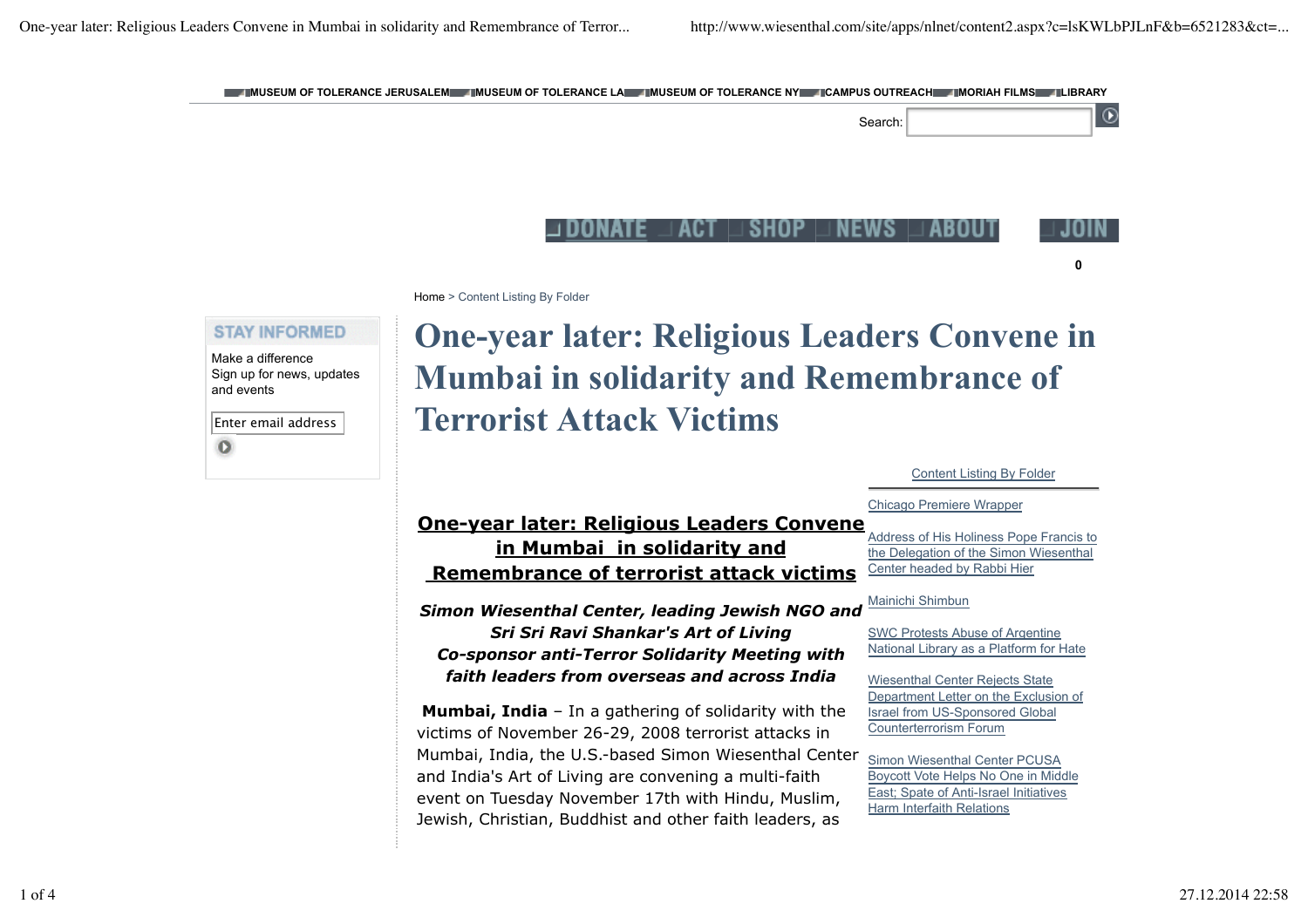well as survivors of terrorism, local leaders and foreign dignitaries. Co-sponsored by two leading NGOs: the **Simon Wiesenthal Center** and **the Art of Living Foundation**, the vigil will be held on **17 November at 4:00 pm** at a Mumbai venue to be disclosed later.

Among the religious dignitaries scheduled to attend include: **Swami Gnana Tej** of the Art of Living Foundation; **Rabbi Abraham Cooper**, Associate Dean of the Simon Wiesenthal Center and Museum of Tolerance; **Dr. Maulana Wahiduddin Khan**, leading Islamic scholar in India; **Mr. Ashok Arora**, Chief of Education Division, Bharat Soka Gakkai; **Sri Raman Tikka** of the Shrimad Rajchandra Ashram; **Mr. Karambir Kang**, the manager of the Taj Mahal Palace & Tower Hotel at the time of the November '08 terror attacks; and **Rabbi Avraham Berkowitz**, Director of the Chabad Mumbai Relief Fund. Also in attendance will be survivors of last year's attacks, **The Hon. D.R. Kaarthikeyan**, former Director of the CBI, and **The Hon. Orna Sagiv**, Israeli Consul General in Mumbai and an array of local leaders and foreign dignitaries.

**His Holiness Sri Sri Ravi Shankar**, Founder Art of Living Foundation declared that: "26/11 in Mumbai was the ultimate test of patience and forgiveness. Terrorists were striking every month before that. By now a strong message has gone out that we do not react, but we will respond to these acts resolutely."

**"Religious leaders have a special obligation to publicly condemn terrorist attacks that are inspired and sanctioned by those who call themselves servants of God. We are gathering at** SWC Mourns Death of Former Israeli Prime Minister Yitzchak Shamir

Egypt says annual Israeli pilgrimage to Jewish tomb in Nile Delta 'impossible' this year

Liston to the SWC's Interfaith Director Discuss Wagner's Ring of Anti-Semitism on NY's WXQR Radio

The "Occupy Movement" Must Repudiate the Anti-Semites in Their Ranks By Abraham Cooper and Harold Brackman

Wiesenthal Center: On Seventieth Anniversary of Nazi Invasion, "Lithuanian Activist Front" Should Be Denounced, Not Glorified

Right of Reply: A threat to Holocaust memory

One-year later: Religious Leaders Convene in Mumbai in solidarity and Remembrance of Terrorist Attack Victims

M&T US MAIL instructions

## M&T USMAIL

Generations Against Genocide 2009 Fall Cocktail Party

Who would you vote for in Iran's Presidential election?

Blog Wrapper

Buying Children To Serve as Suicide Bombers Protested to UN Agencies

WIESENTHAL CENTER DENOUNCES JAPANESE TV NEWS PERSONALITY FOR BLAMING POLITICAL SCANDALS ON AMERICA AND THE JEWS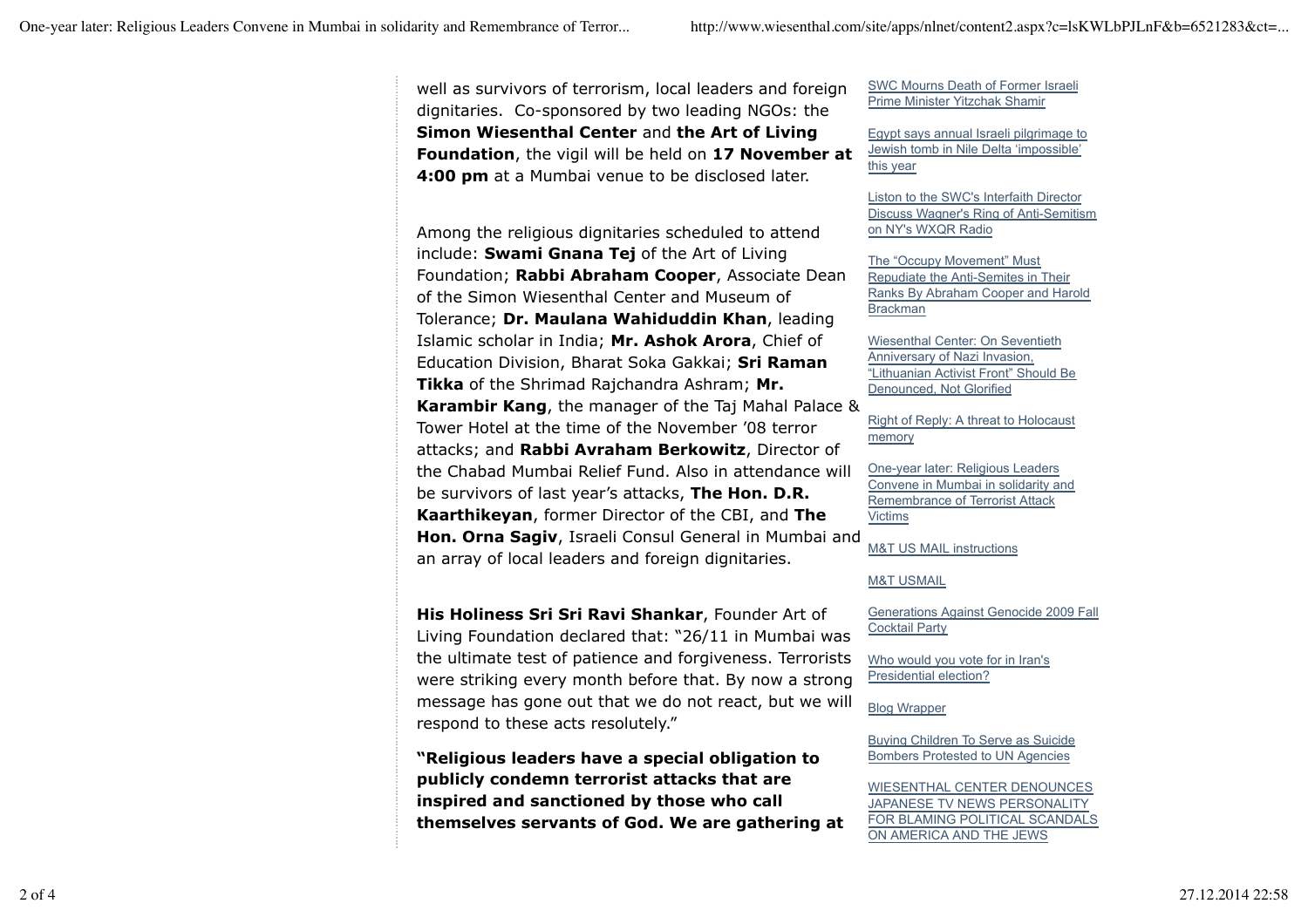**the site of last years attacks in solidarity with the people of India as they remember all the victims of 26/11, including the first-ever attack on Jews in India"** said Rabbi Abraham Cooper, Associate Dean of the Simon Wiesenthal Center. **"This is a time for people of faith to openly repudiate the culture of death nurtured in the name of religion while standing beside our Indian friends to promote the sanctity of life, tolerance and freedom."**

**"We are buoyed by the resilience of the world's largest democracy, her noble history of protecting minority peoples (Jews among them) and her commitment to our shared values,"** Rabbi Cooper added.

The Simon Wiesenthal Center is one of the largest international Jewish human rights organizations with over 400,000 member families in the United States. It is an NGO at international agencies including the United Nations, UNESCO, the OSCE, the OAS, the Council of Europe and the Latin American Parliament (Parlatino).

The Art of Living Foundation is an international non-profit educational and humanitarian organization that works in consultative status with the Economic and Social Council of the United Nations. Its educational and self-development programs offer powerful tools to eliminate stress and foster a sense of well-being.

The Wiesenthal Center and the Art Of Living Foundation have collaborated on a multi-faith anti-terrorism conference in Bali, Indonesia and in the presentation of an exhibition on the Nazi Holocaust, *Courage To Remember*, in New Delhi and in Bangalore.

For more information, please contact the Center's Public